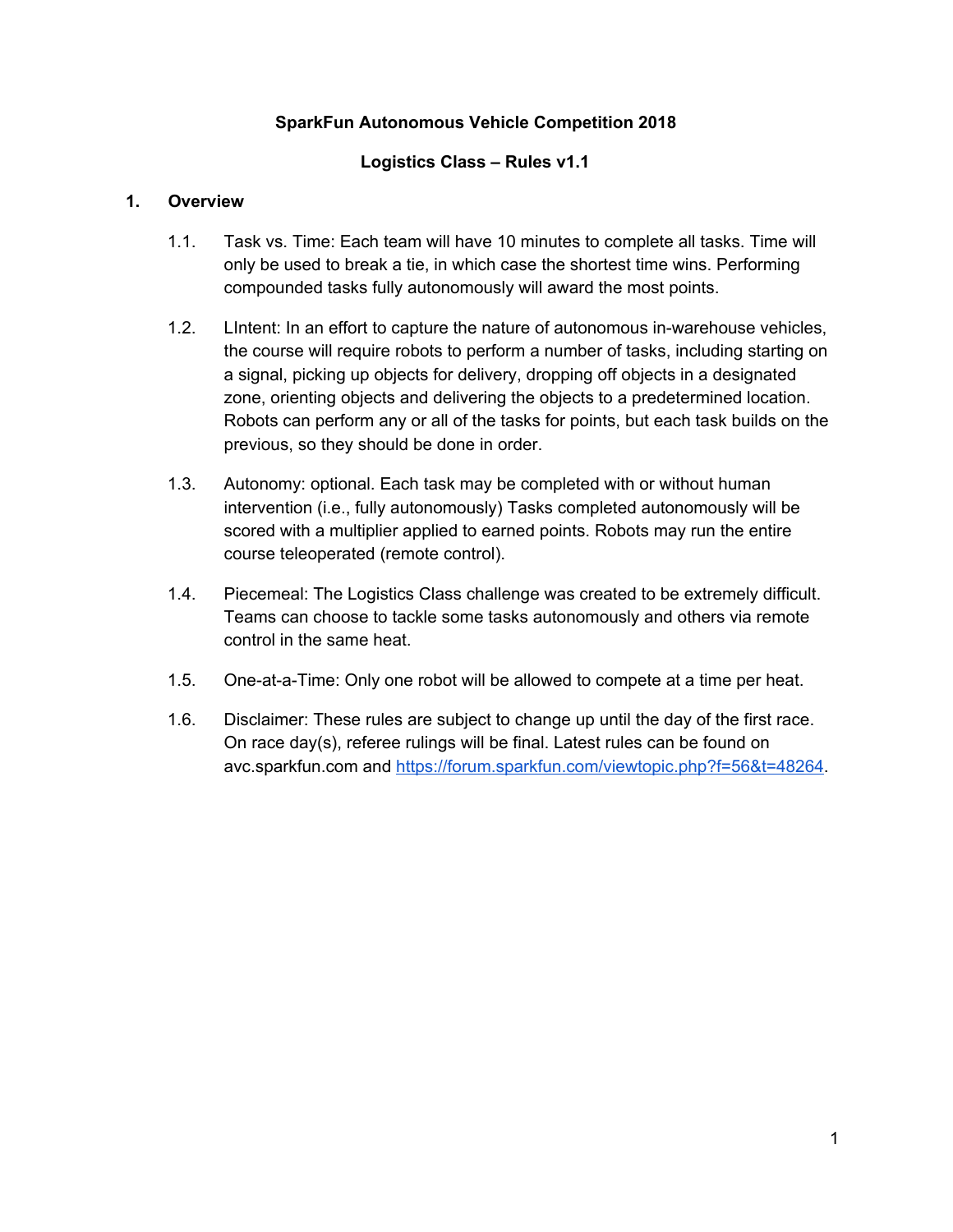# **2. Robot Requirements**

- 2.1. Weight: The freight class autonomous/semi-autonomous vehicle must be less than 100 lbs. This is set to mitigate any dangers a heavy vehicle might pose to nearby spectators.
- 2.2. Size: Width  $\leq$  4 ft.; Length  $\leq$  4 ft.; Height  $\leq$  3 ft.; (before start of each heat). The robot size is limited to provide a challenge for lifting, moving, carrying, etc. objects (and to fit through a predefined starting area).
- 2.3. Remote Kill Switch to be demonstrated at check-in.
- 2.4. No part of the robot may leave the ground (e.g., no detachable flying drones). As cool as this would be, we have audience safety to consider.
- 2.5. Extra batteries are not required but strongly encouraged. Teams that miss a heat because the batteries are dead will not be allowed a makeup heat.
- 2.6. Only one person from the team is allowed to operate the robot during a heat. This person is known as the "Operator" for the remainder of this document.
- 2.7. If a person touches the robot during a heat, the heat will immediately end. Any points earned up to that point during the heat will be awarded.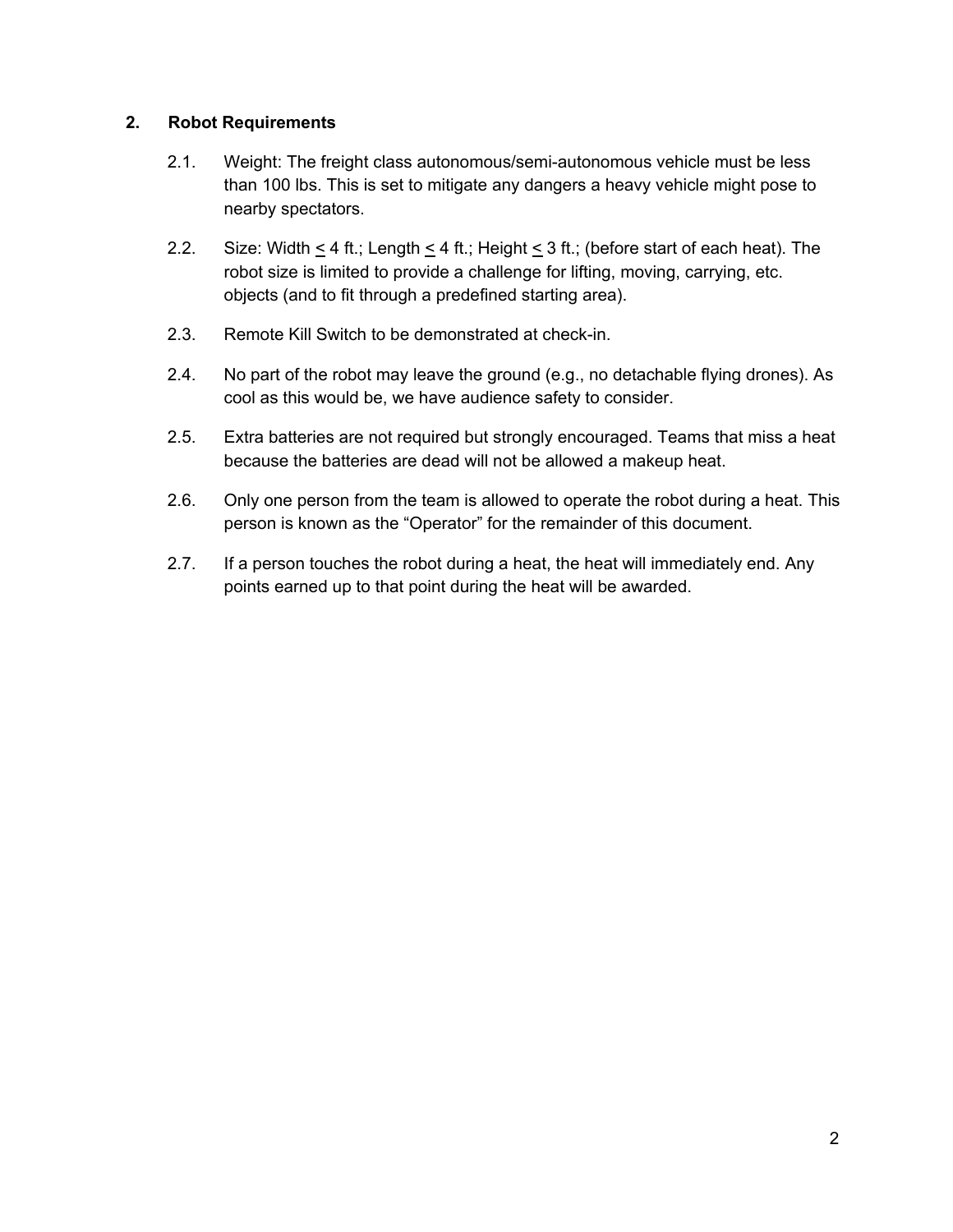### **3. Course**

See appendix for diagram

- 3.1. The course layout drawing shows the basic course overview with the sections, labeled. The idea is to mimic the production of a SparkFun RedBoard. Start by retrieving components stored in the warehouse facility and delivering them to the pick and place machine in the production facility. The machine will produce a final product ready for pickup at the opposite end. Transport this product to the testing machine. Upon a successful test, the machine displays and transmits a number for the final delivery location. Deliver the product to the shipping box with that number in the warehouse facility.
- 3.2. Track Description
	- 3.2.1. Starting Line
		- 3.2.1.1. Shown by the black-and-white checkered bar in the warehouse.
		- 3.2.1.2. Vehicles must start with their front behind the bar, facing into the warehouse.
		- 3.2.1.3. A starting signal will be placed facing the robot in the corner of warehouse.
		- 3.2.1.4. The starting signal will be a 2-foot circle with one side painted green 1 foot above the hay bales just to the left of the starting line.
		- 3.2.1.5. At the start of the heat, the starting signal sign will flip to the green side.
	- 3.2.2. Track
		- 3.2.2.1. The track is a figure-eight layout with a major axis length of approximately 178 feet and a minor axis of approximately 78 feet.
		- 3.2.2.2. Track width is 16 feet.
		- 3.2.2.3. Track extents are defined by hay bales.
		- 3.2.2.4. Vehicles may take any route between the facilities.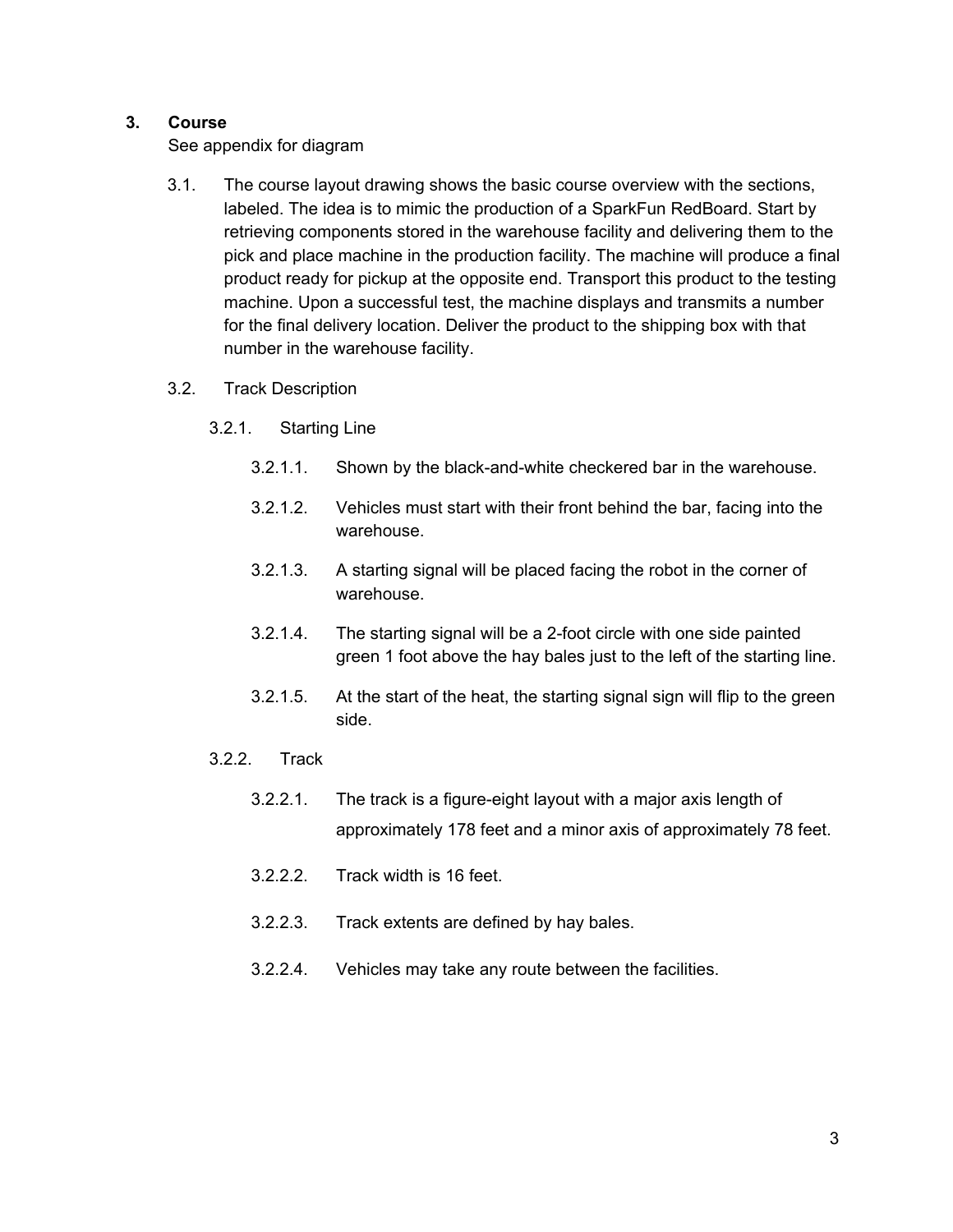#### 3.2.3. Facilities

- 3.2.3.1. Two mirrored facilities (Warehouse & Production) They're not covered in mirrors; Warehouse is a mirror image of Production.
- 3.2.3.2. Each will have a 6-foot-wide entrance (shown by a break in the inner walls of the figure 8 track). The real entrances will be marked with a broad black line.

#### 3.2.3.3. Warehouse

- 3.2.3.3.1. The warehouse has two shelves. Each measures 1 foot deep, 8 feet long, and 8 inches above the ground.
- 3.2.3.3.2. The raw material shelf contains 2 red boxes. They sit randomly dispersed along the center of the depth. The wide side of the box is parallel to the wide side of the shelf.
- 3.2.3.3.3. The finished product shelves have sections numbered 0 through 7. Sections measure 1 foot square.

#### 3.2.3.4. Production

- 3.2.3.4.1. Producing a RedBoard in this scenario requires two machines: the pick-n-place machine and the test bed.
- 3.2.3.4.2. The pick-n-place input is closest to the entrance.
- 3.2.3.4.3. The test bed faces the pick-n-place.

#### 3.3. Boxes

- 3.3.1. All boxes are our smallest SparkFun red boxes, measuring  $7\frac{1}{4}$  wide by 4  $\frac{7}{8}$ " deep by 1  $\frac{3}{4}$ " tall.
- 3.3.2. Each box has a stack of 2 magnets at the center of the top. The magnet's north pole faces up. The top side is the largest face that hinges to form a lid. The magnet is on our store <https://www.sparkfun.com/products/8643>.
- 3.3.3. Each box lid is glued shut to ensure they do not inadvertently open.
- 3.3.4. Each box weighs 6 oz (170 g). The weight is fixed inside the box so it will not shift.
- 3.3.5. The finished product box additionally has 2" copper tape covering the bottom side, bottom being the large face opposite the lid.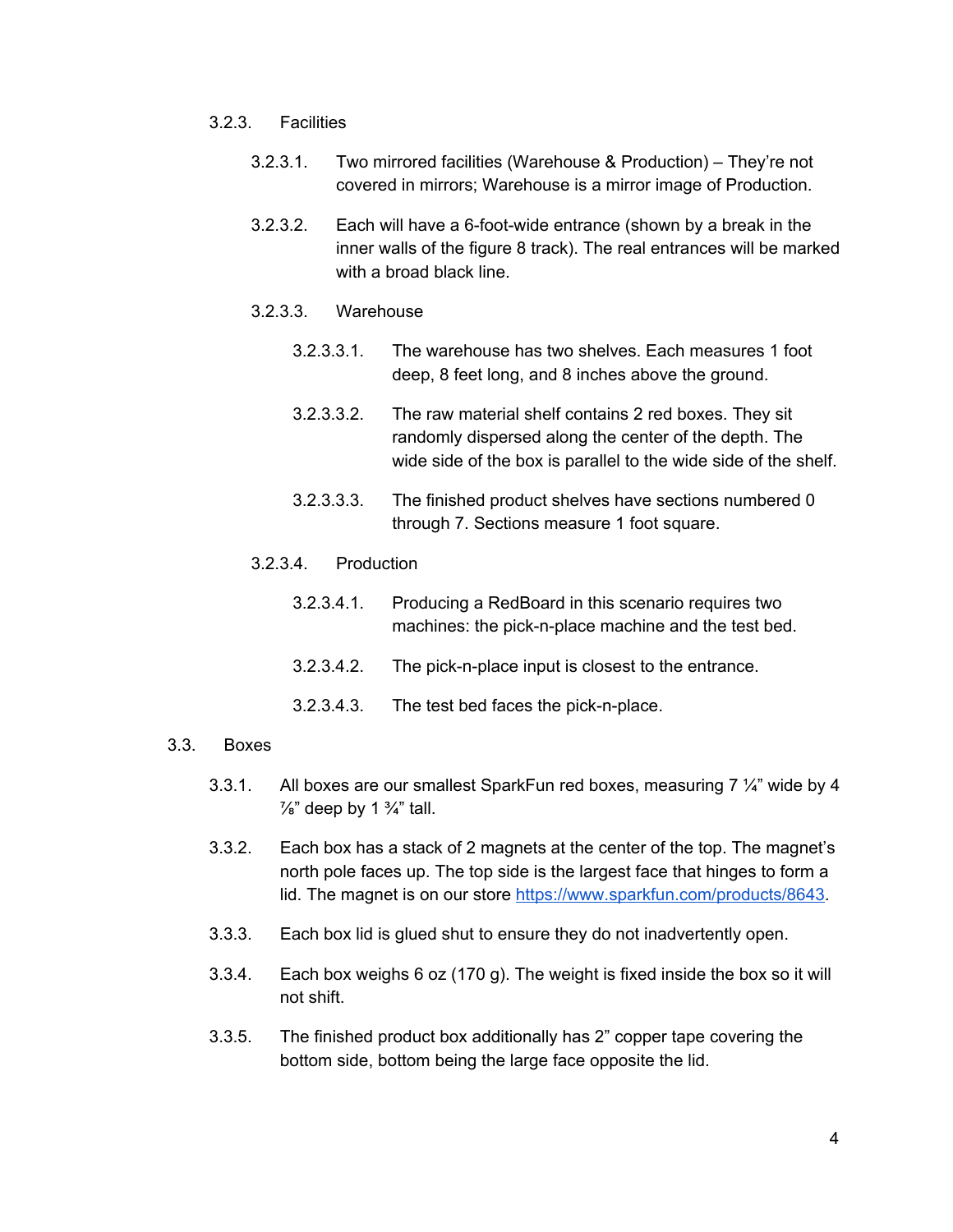- 3.4. Manufacturing Machines See appendix for diagram
	- 3.4.1. Pick-n-place
		- 3.4.1.1. This machine takes two boxes in the input zone and "produces" one box its output. It is meant to resemble the processes of solder pasting, component placement, reflowing and cleaning. It is grossly oversimplified.
		- 3.4.1.2. The input and output zones are 12 inch by 18 inch rectangles, and 8 inches from the ground. These surfaces are parallel to the ground.
		- 3.4.1.3. Between the input and output is a 24 inch covered section that houses many super advanced technologies that convert the raw materials into the finished product.
		- 3.4.1.4. Finished products in the output zone
	- 3.4.2. Test Bed
		- 3.4.2.1. This machine verifies completion of a simple circuit and then displays a number for delivery in the warehouse. This machine represents testing, repair and packaging.
		- 3.4.2.2. The test surface is a 12 inch square, 8 inches above and parallel to the ground.
		- 3.4.2.3. Test leads of the top detect the copper taped surface of the finished product. The checker grid arrangement of test leads allows the bot to place the box on almost any two leads to complete the circuit.
		- 3.4.2.4. Resulting Number
			- 3.4.2.4.1. A successful test will produce a randomly selected number from a range of 1 to 7.The number also transmits by XBee for the sake of automated bots. (Transmission details coming soon)
			- 3.4.2.4.2. The number displays on a vertical panel parallel to the back of the machine.
			- 3.4.2.4.3. Numbers displayed and transmitted will remain available until the end of the heat.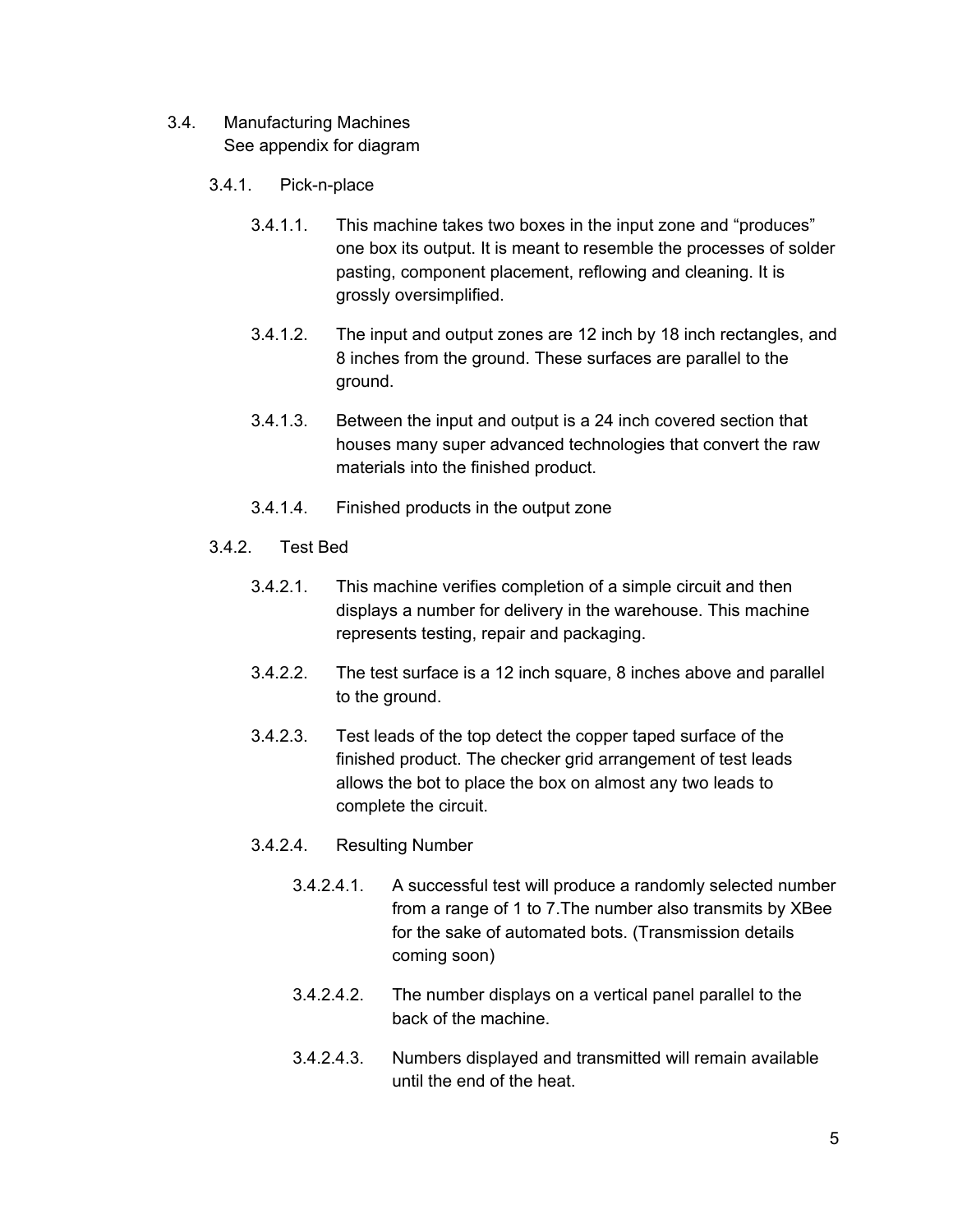#### 4. **Tasks**

- 4.1. Teams may complete the following tasks only once to earn points.
- 4.2. *Start:* The robot should cross from the starting line completely.
	- 4.2.1. A green signal will indicate the start of the heat.
	- 4.2.2. A ZigBee (XBee) string "GO" will broadcast to indicate the start of the heat. (Transmission details coming soon)
- 4.3. *Pickup:* The robot must pick up two boxes from the raw material shelf.
	- 4.3.1. Each box must be completely away from the shelf to earn points.
	- 4.3.2. Teams may only complete this task once.
- 4.4. *Transport to Production:* The robot must move both boxes to the production facility.
	- 4.4.1. A box must be completely inside its destination facility to count for points. Boxes can still be attached to the robot to count.
	- 4.4.2. The robot may deliver a box to its destination in any way, so long as it does not violate the Robot rules (section 2).
- 4.5. *Deliver to Manufacture:* The robot must place boxes onto the pick-n-place input.
	- 4.5.1. Each box must completely rest within the input surface perimeter.
- 4.6. *Pickup Finished Product*: The robot must pick up one finished product box from the pick-n-place output.
	- 4.6.1. The box must be completely away from the output to earn points.
- 4.7. *Test*: The robot must place the finished product on the test bed in correct orientation.
	- 4.7.1. The finished product box must complete the circuit of the test bed to earn points.
		- 4.7.1.1. Other objects that complete the circuit will cause test points to be forfeit.
		- 4.7.1.2. In event of false test, 0 (zero) is the destination shelf.
	- 4.7.2. Correct orientation is copper side down.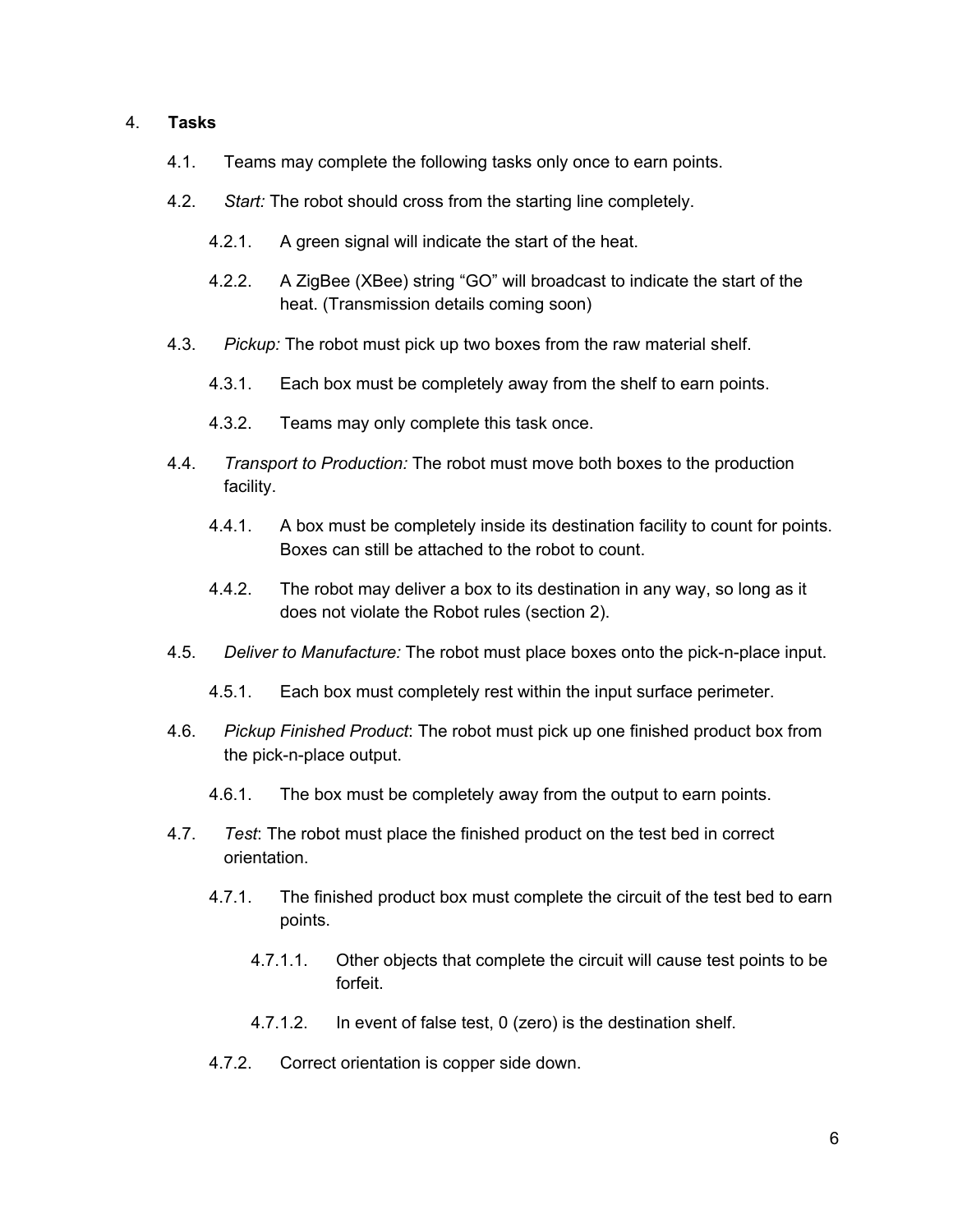- 4.7.3. Completing the circuit is accomplished by placing the copper covered side of the finished product on a sufficient number of leads.
- 4.7.4. Read number produced by the test bed. That's the destination for final delivery.
- 4.8. *Transport to Warehouse*: The robot will take the finished product to the warehouse.
	- 4.8.1. A box must be completely inside its destination facility to count for points. Boxes can still be attached to the robot to count.
	- 4.8.2. The robot may deliver a box to its destination in any way, so long as it does not violate the Robot rules (section 2).
- 4.9. *Deliver to Destination Shelf*: The robot must put the finished product on the finished product shelf.
	- 4.9.1. The robot must release the finished product box completely within the bounds of the shelf section to earn points.
	- 4.9.2. The number specified by the test bed is the target section for the finished product. The bot must place the finished product in the shelf section with the same number to earn full points.
	- 4.9.3. The robot may deliver the finished product shelf section 0 for partial points.
	- 4.9.4. Only one shelf section delivery may earns points.
- 4.10. *Get Back to Work*: The robot must cross the finish line.
	- 4.10.1. The finish line is the same as the starting line.
	- 4.10.2. The entire robot must cross the line in the direction of returning to the raw material shelf.
	- 4.10.3. This event stops the timer.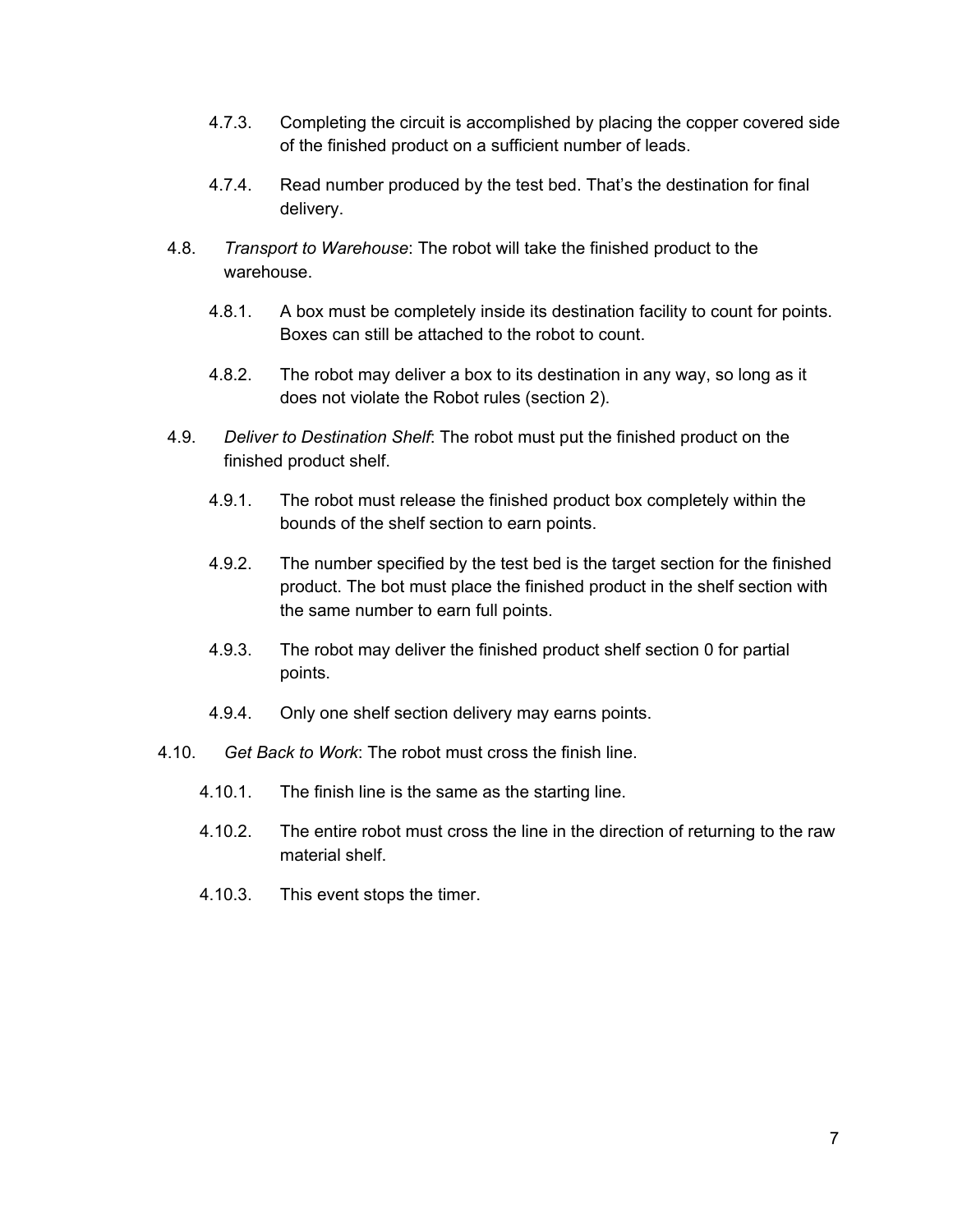# **5. Autonomy**

- 5.1. Contestants may use remote control at any time during the heat to direct and control their vehicle.
- 5.2. The Operator must inform a judge that they intend to attempt a task autonomously before enabling autonomous mode on their robot.
- 5.3. To receive the autonomous bonus multiplier for the task, the Operator may not touch the vehicle's controls while the vehicle performs that task.

For example, you may pick up two boxes in the warehouse and then switch to autonomous mode before exiting the warehouse (after informing a judge that you are attempting the "Transport to Production" task autonomously). The robot navigates to the production facility on its own. Upon fully entering the production facility, you would be awarded points for transporting two boxes times the autonomous multiplier. Note that you would also receive points for picking up the two boxes, but no autonomous multiplier would be applied for that task.

5.4. If a robot does not complete a task autonomously (i.e., the Operator takes control of a robot midway through a task), then no multiplier is awarded (but base points for that task may still be awarded). All parts of a task must be completed autonomously in order to receive the multiplier bonus.

For example, moving one box out of their originating shelf autonomously but moving the second box with remote control will award base points for "pickup" for two boxes but no autonomous multiplier.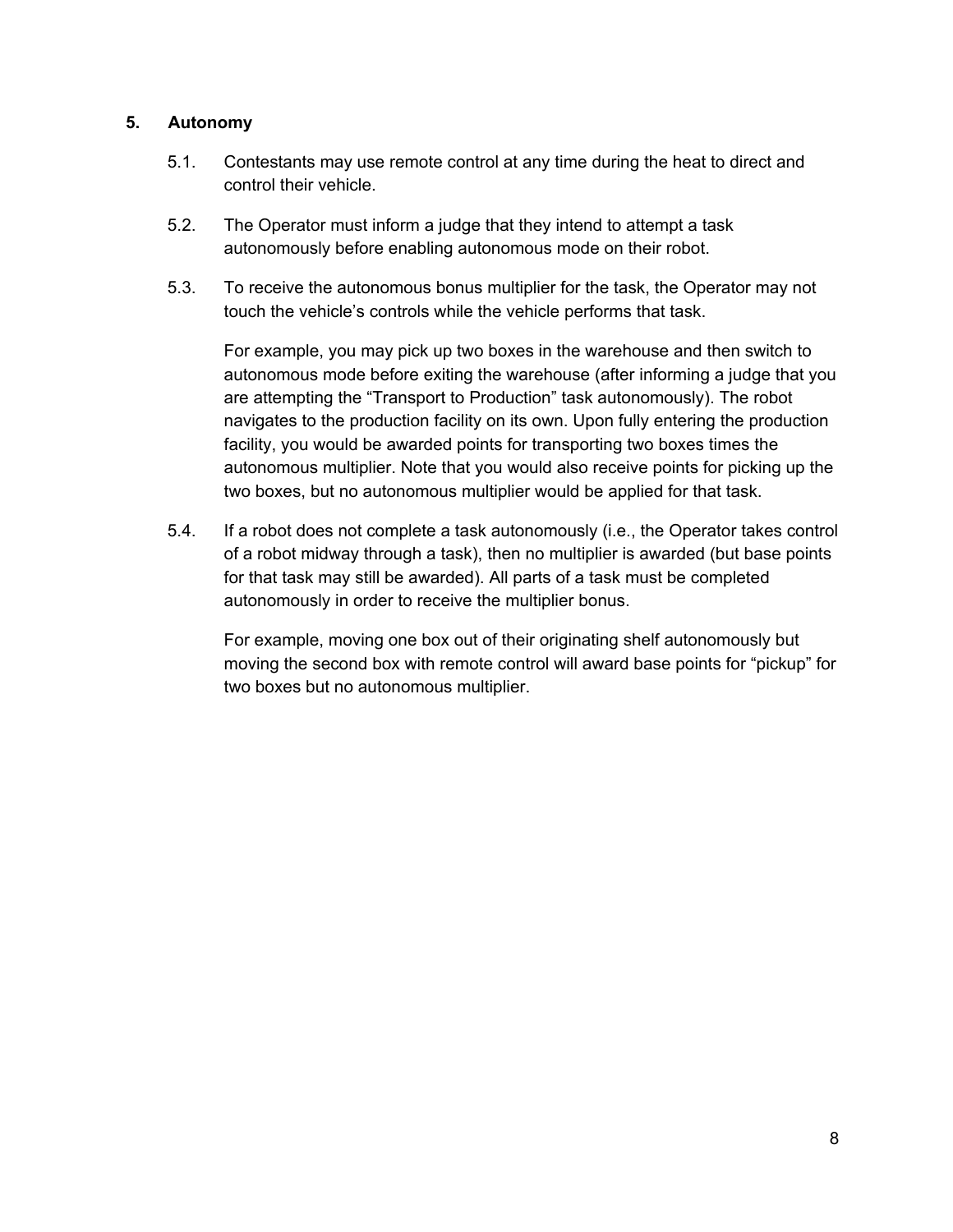### **6. Scoring**

- 6.1. Points will be awarded to individual tasks completed by the robot.
	- 6.1.1. *Start:* 10 points for crossing the start line. 3x multiplier for autonomous (Max: 10 pts; Autonomous max: 30 pts).
	- 6.1.2. *Pickup:* 10 points for each box (up to two boxes for section 4.3) moved entirely off of its originating shelf. 5x multiplier for autonomous (Max: 20 pts; Autonomous max: 100 pts).
		- 6.1.2.1. All tasks beginning with the word "Pickup" are scored this way.
		- 6.1.2.2. The "Pickup" tasks will start when a robot is within 10 feet of a shelf, or 2 feet of a machine.
	- 6.1.3. *Transport:* 10 points for each box (up to 2 boxes for section 4.4) entirely within the opposite facility. 3x multiplier for autonomous (Max: 20 pts; Autonomous max: 60 pts).
		- 6.1.3.1. All tasks beginning with the word "Transport" are scored this way.
		- 6.1.3.2. The "Transport" task will start as soon as a box crosses onto the track.
	- 6.1.4. *Deliver:* 10 points for each box (up to two boxes for section 4.5) placed within destination bounds. 5x multiplier for autonomous (Max: 20 pts; Autonomous max: 100 pts).
		- 6.1.4.1. All tasks beginning with the word "Deliver" are scored this way.
		- 6.1.4.2. The robot may not be touching a box at the end of the heat for it to count for points.
		- 6.1.4.3. The "deliver" tasks will start when a robot is within 10 feet of a destination.
		- 6.1.4.4. Delivering to shelf section 0 earns half points.
	- *6.1.5. Test*: 10 points for a successfully tested product.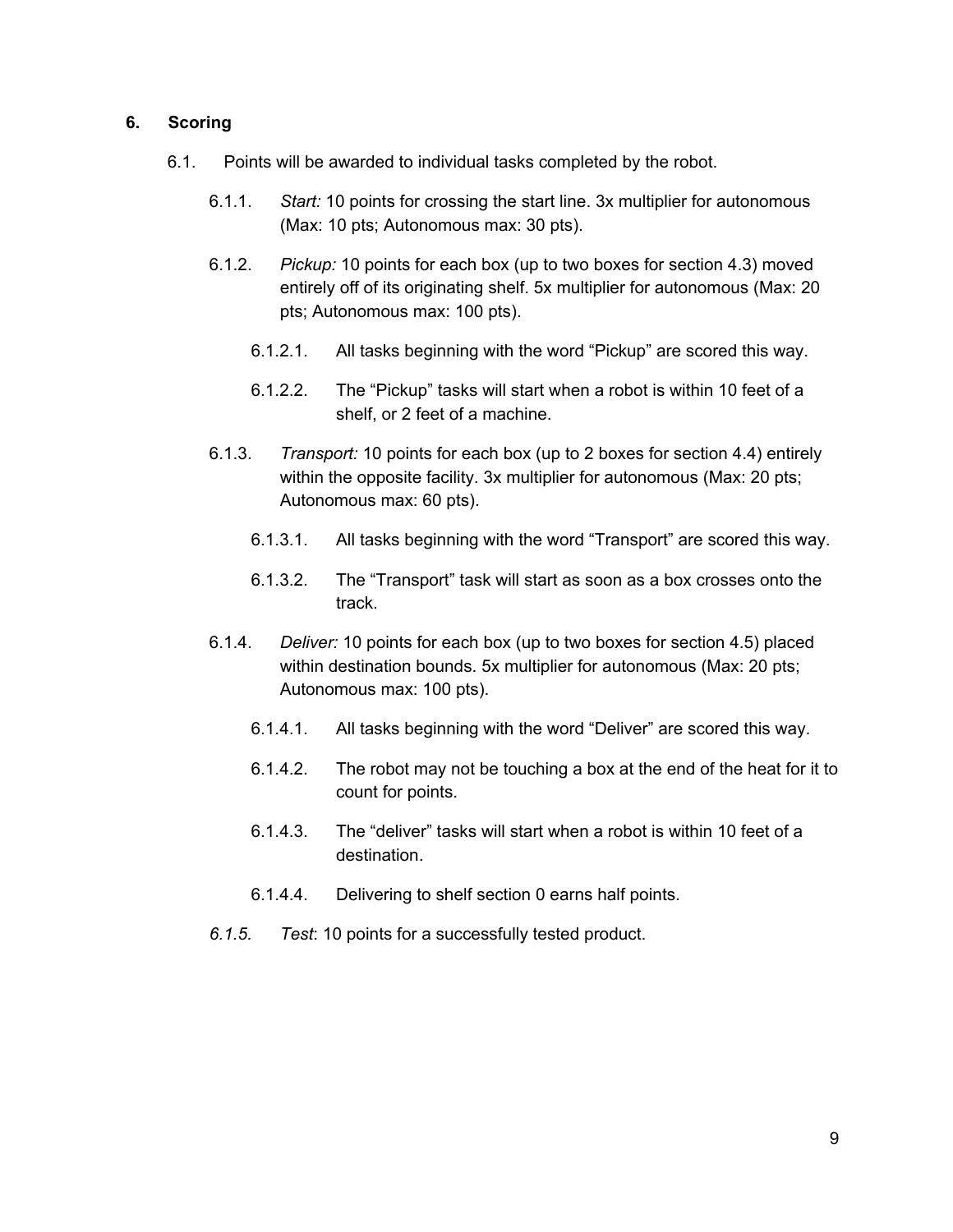# Appendix

Drawings of the course and structures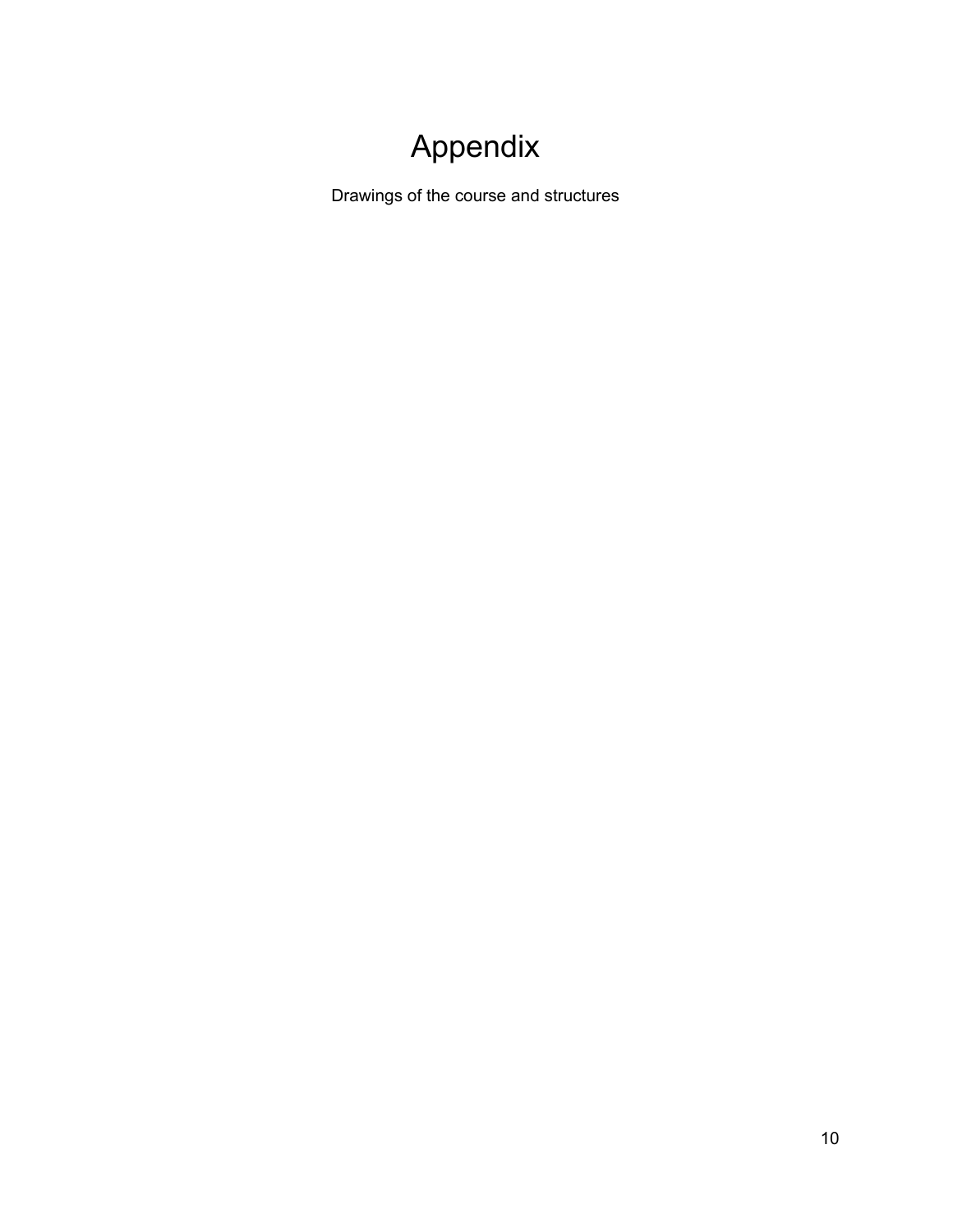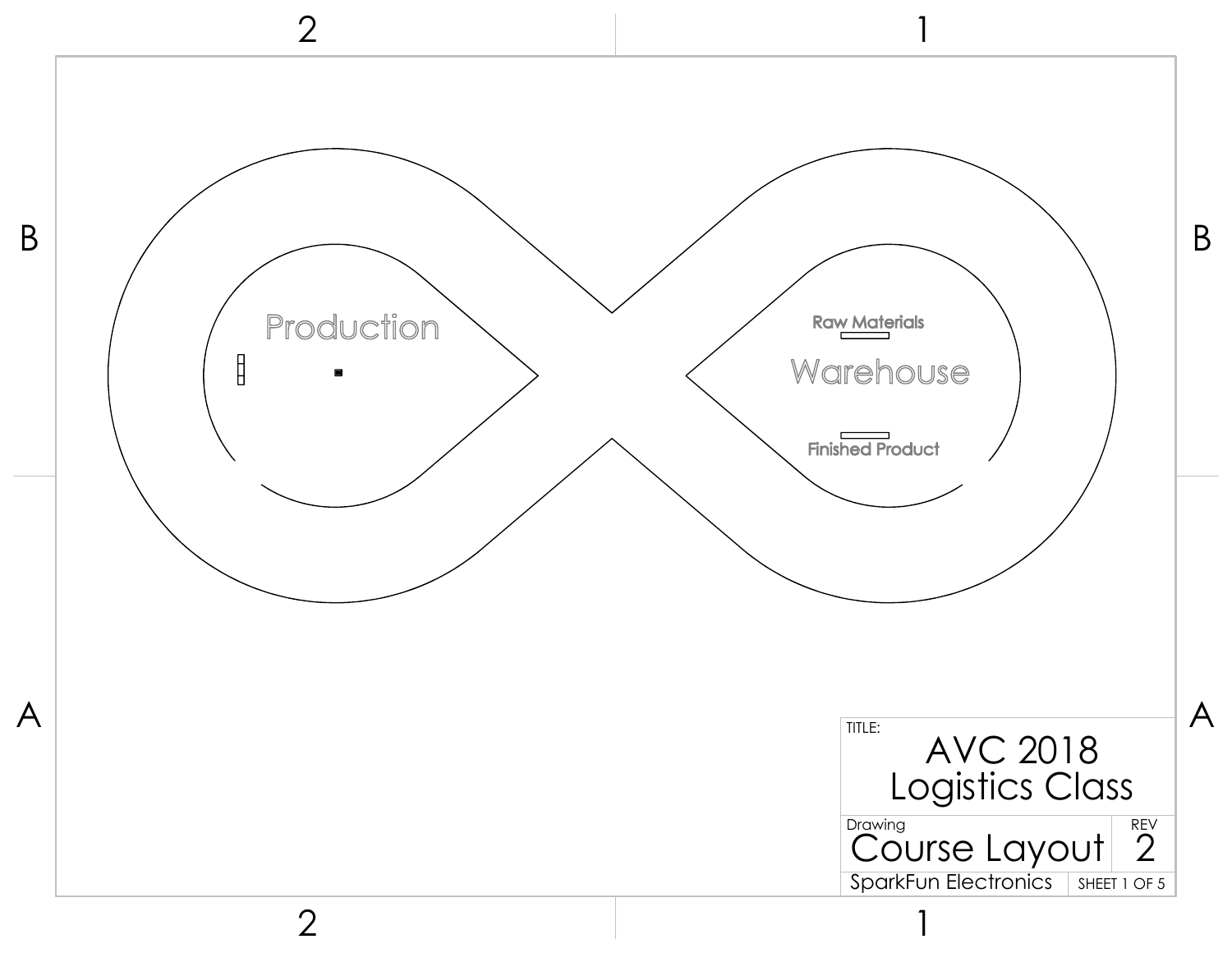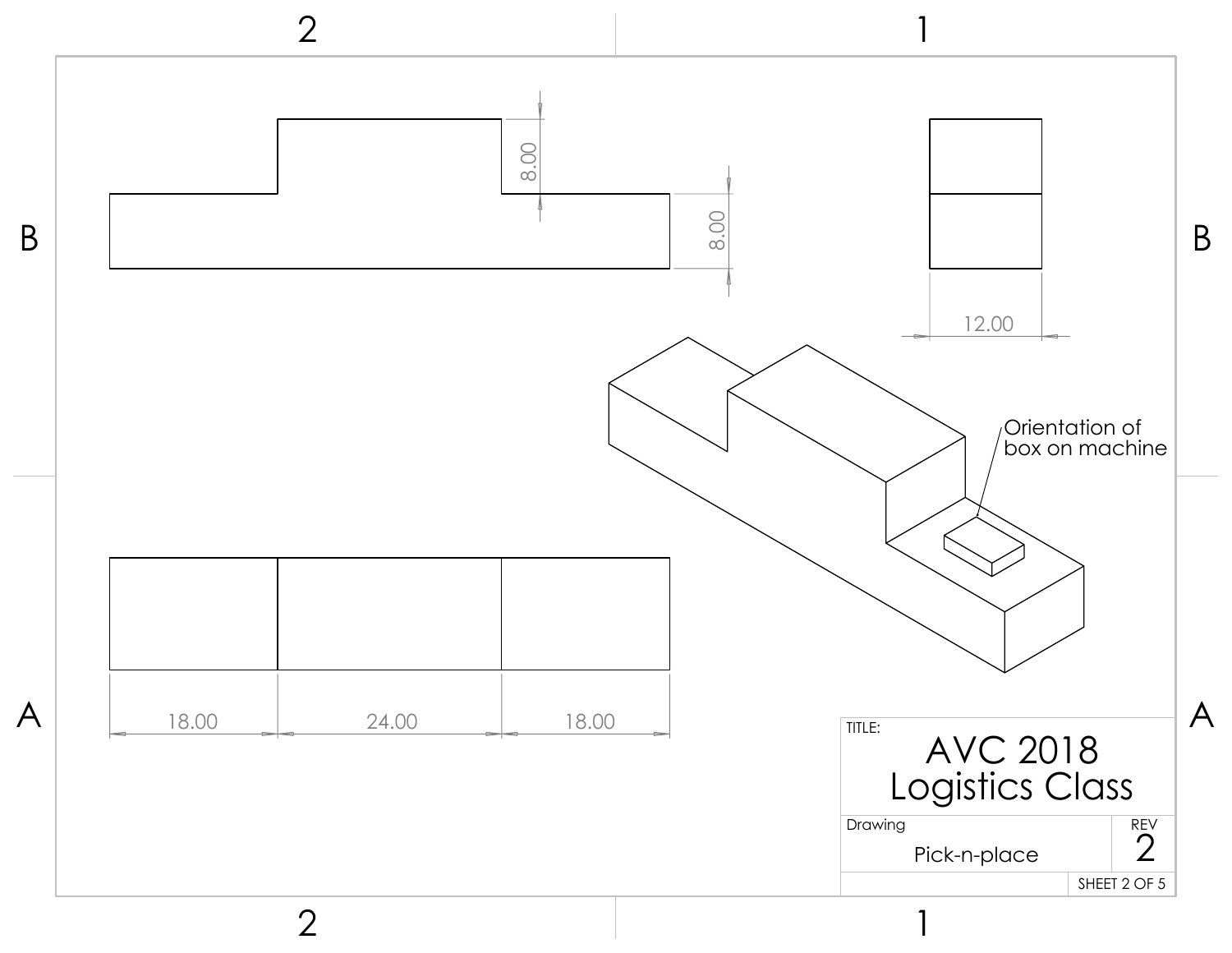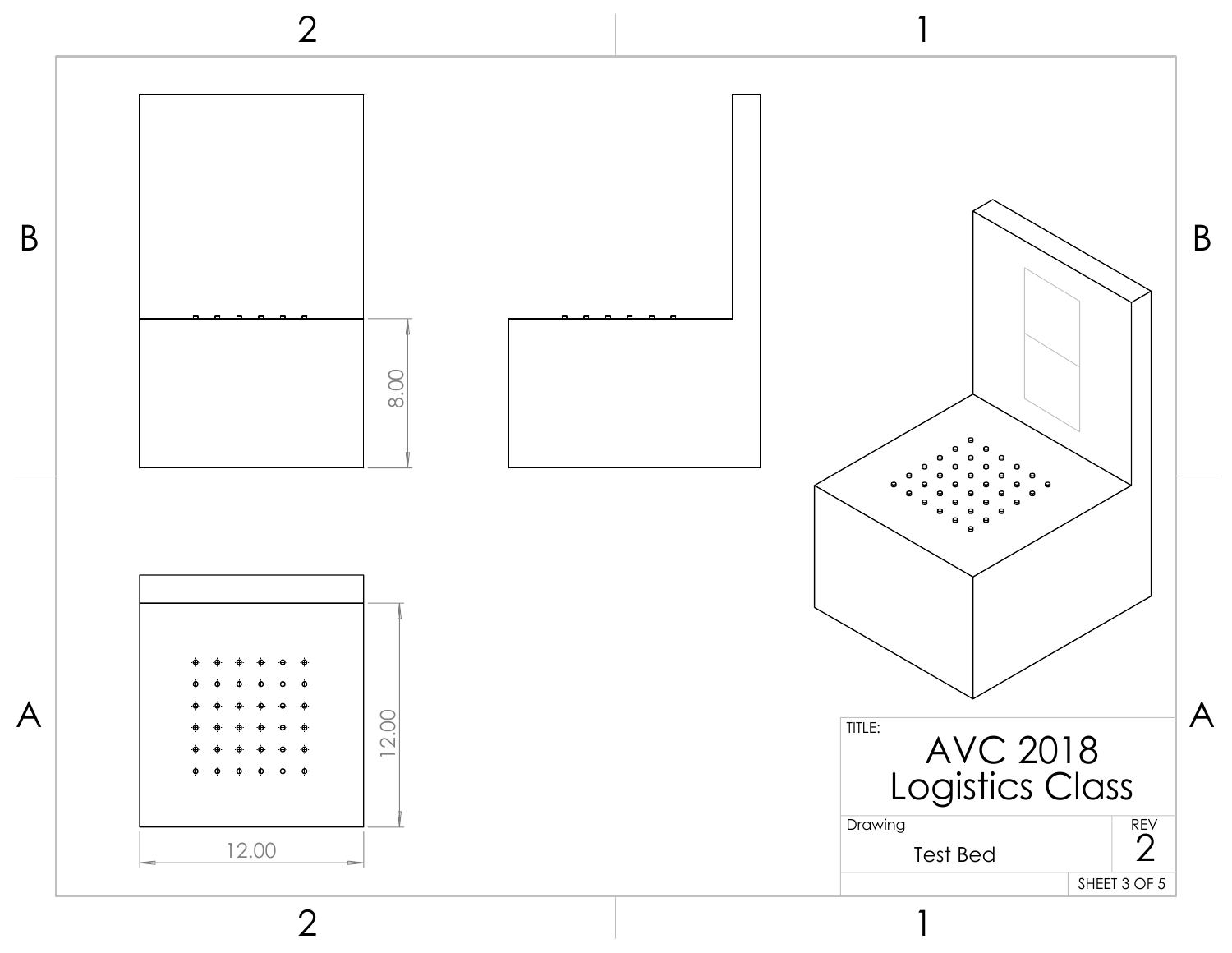